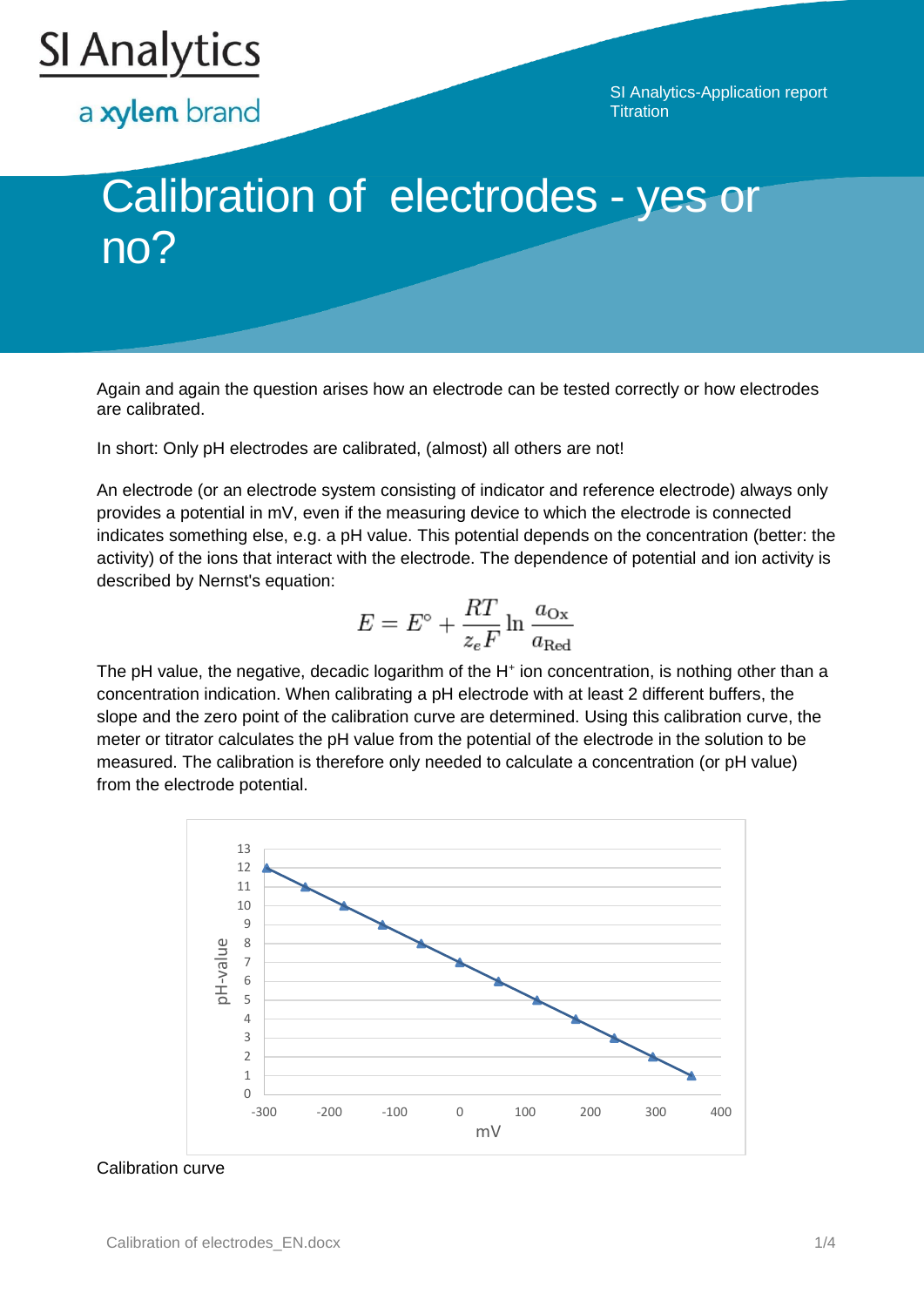Due to the large influence of the smallest potential changes on the result, a direct measurement of the acidity via the pH value is very inaccurate. The acidity can only be determined quickly and accurately by titration.

# **Calibration of an electrode**

For a calibration, several solutions (min. 2) of exactly known concentration of the ions to which the electrode responds are required. The difference in concentration should be at least one factor of ten! Such solutions are (almost) only available for pH calibrations (pH buffers). For electrodes other than pH electrodes, pH buffers are not suitable. So it is nonsense to try to "calibrate" e.g. a silver electrode with a pH buffer - nothing sensible can come out of this!

With a pH electrode, the calibration gives a good indication of the condition of the electrode: If the slope is above 95% of the theoretical slope (at 25°C 59.16 mV/pH, Nernst equation), the electrode is still OK for titrations. If the slope is below 95%, the electrode should be replaced.

### **Checking pH electrodes for non-aqueous titration**

With pH electrodes with non-aqueous electrolytes (e.g. N 6480 eth with LiCl in ethanol) the zero point of the electrode is shifted so far that the electrode may be recognised by the titrator as not calibratable. In this case, the slope is determined manually by measuring the electrode potential in 2 buffers - the slope results as a potential change in mV per pH. Potentialänderung in mV pro pH:

- Set titrator to a mV method.
- Open the refill opening of the electrode
- Rinse electrode with water
- Immerse in pH buffer 4.00
- Read off measured value after 45 seconds
- Repeat measurement with buffer 7.00
- ∆mV /∆pH (in the example with buffers pH 4 and pH 7: ∆pH = 3)

59.16 mV/pH = 100 % Slope (at  $25^{\circ}$ C) ∆mV /∆pH = slope of the Electrode in mV/pH

Except for pH measurements, only ISE measurements calculate a concentration directly from the electrode potential - but this requires a special sample matrix, and the adjustment time of the electrode is often 10 minutes or longer until a stable potential is reached.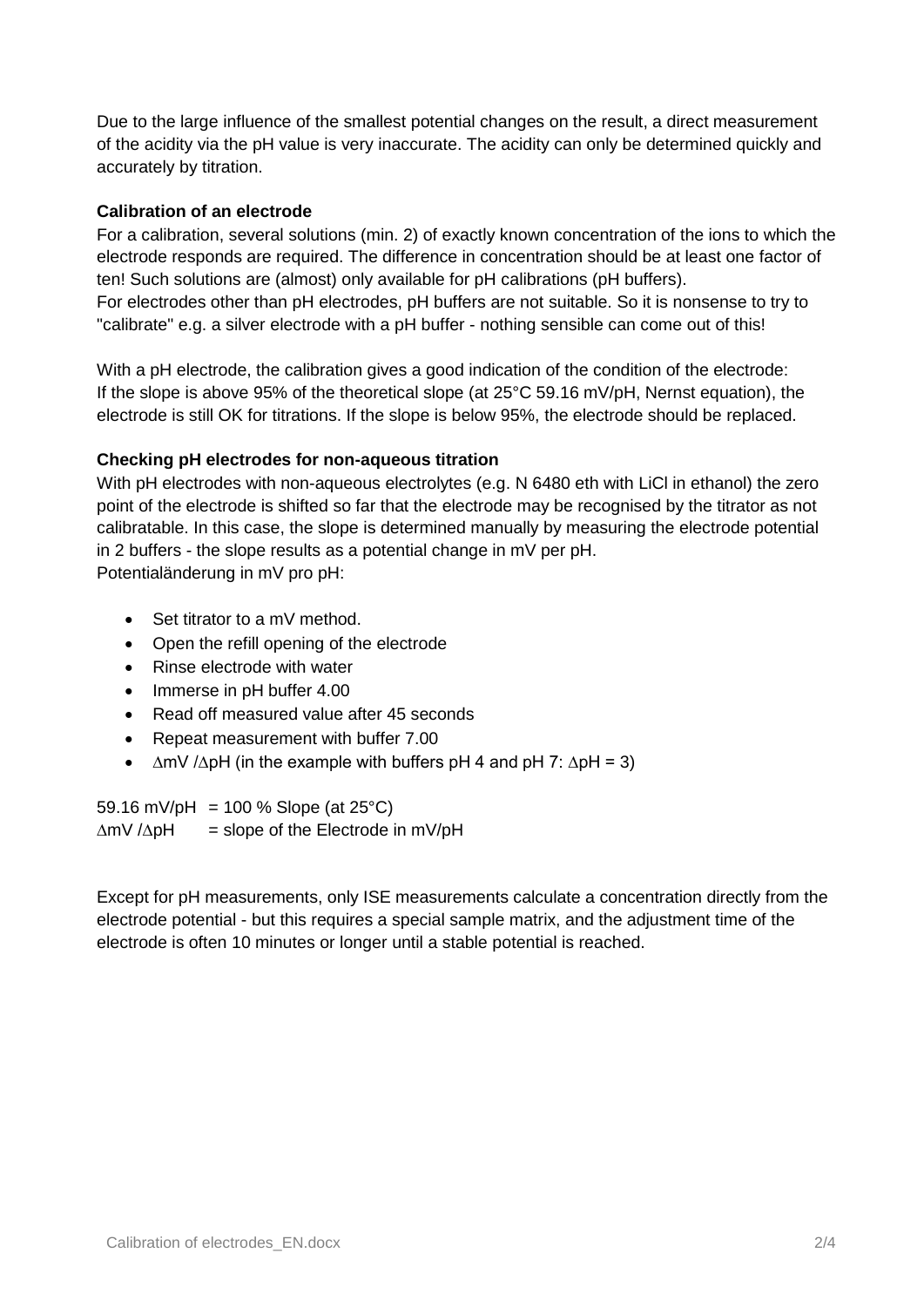## **Checking electrodes where calibration is not possible**

For titrations which work directly with the electrode potential in  $mV$  as the measured value, a calibration is not required, nor is it possible - the potential is not converted into a concentration or similar.

But how to test an electrode if calibration is not possible? No matter which electrode it is, whether Ag, Pt (redox), Copper or Calcium electrode, the best way to check the electrode is by regular titration of a suitable standard material.

Titre determination is a good way to do this: If a titre determination is carried out regularly, the current titration curves can be compared with those obtained with a fresh electrode. This is particularly easy if the titration results are automatically stored or printed - this way all titration curves are available.

Clearly flatter, noisier titration curves with a smaller potential jump indicate an aged electrode.

The criteria are there:

- Is the content recovered? Recovery rate should be  $100 \pm 2\%$  of the specified content.
- $\bullet$  Is the EQ in expected potential range? (1)
- Does the titration take longer than normal?
- Are the start and stop potentials and the potential jump ∆mV in the expected range? (2 and 3)
- Does the first derivative have the usual height or value at the maximum?
- Is the titration curve free of noise?

When titrating a standard with a 0.1 mol/l titrant, the potential jump ∆mV in the steep part of the curve should be above 80 mV.

Usually the potential jump is much larger, with some redox titrations (e.g. Potassium dichromate with Fe<sup>2+</sup>) the  $\Delta mV$  can be well above 500 mV!